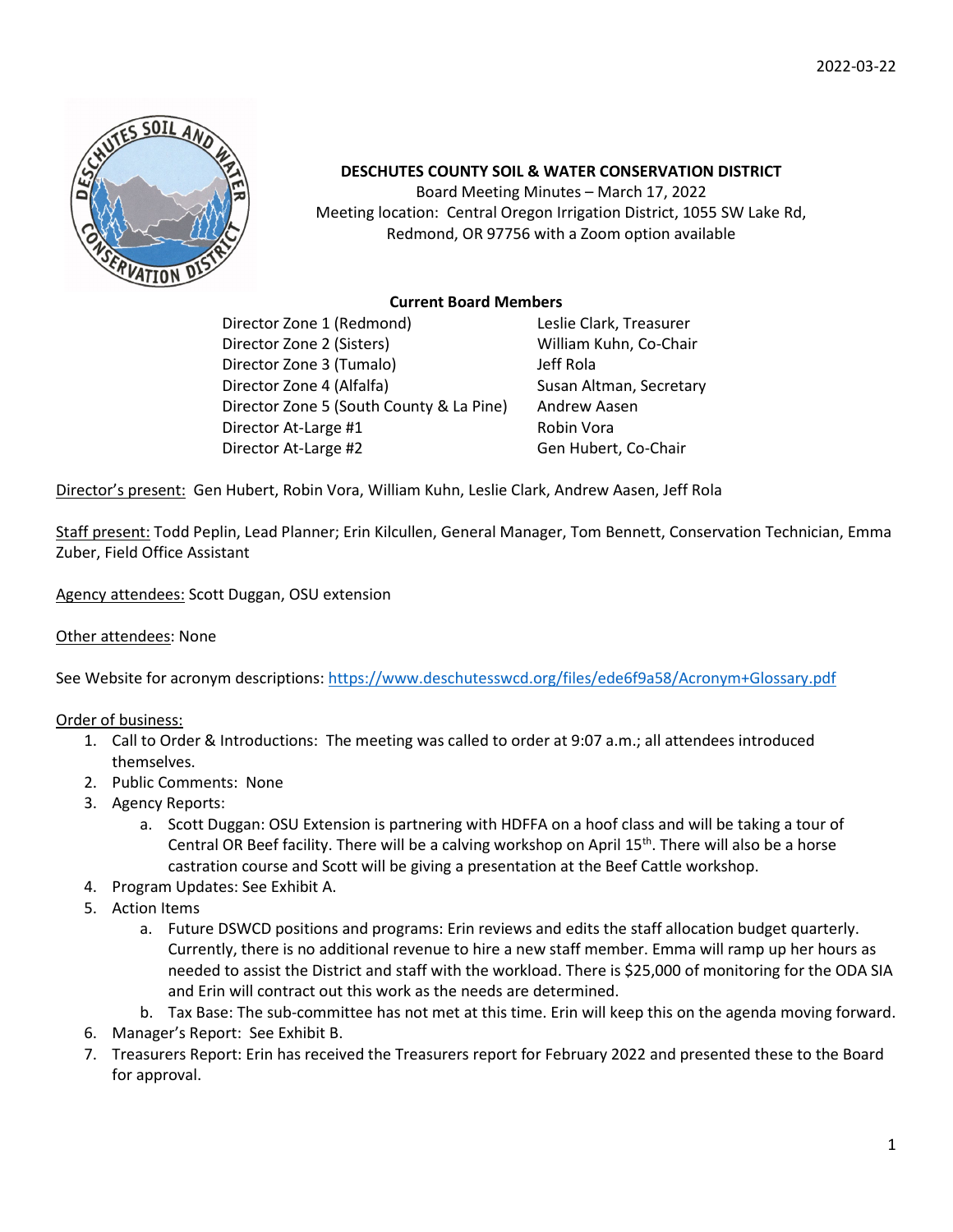*Motion #1 made by Jeff Rola, seconded by Leslie Clark to approve the presented Treasurers reports for February 2022.* Rollcall vote: unanimous approval. Jeff Rola, Susan Altman, and Andrew Aasen were not present.

8. Approval of Meeting Minutes:

*Motion #2 made by Gen Hubert, seconded by Jeff Rola to approve the February 17, 2022 board meeting minutes as presented.* Rollcall vote: unanimous approval. Jeff Rola, Susan Altman, and Andrew Aasen were not present.

Susan was not present and so they could not vote on the January 27, 2022 special meeting. Staff has decided to not purchase a booth at the Central Oregon Ag Show in March.

- 9. Directors' Reports
	- a. Gen Hubert: Gen had no updates. DRC continues to apply and work on grants.
	- b. Susan Altman: Susan was not present.
	- c. Robin Vora: Robin is sad to see Gen, Leslie, and Susan leave the Board. He thinks we should all be thinking of ways to attract new board members by shortening meetings, new hybrid meeting locations, and changing the timeframe of the meetings to make them more conducive to the public.
	- d. Leslie Clark: COID has received the most in-stream leases and transfers that have ever been received. The Deschutes Water Bank project has received a lot of interest, but COID is still working on the details for this irrigation season. Leslie hosted a DBWC field tour of the current piping projects. COID is walking a thin line of being sued by landowners for trying to move water throughout the system and to other patrons and irrigation districts.
	- e. Jeff Rola: Jeff believes that the Water Bank tool is one of the best ways to address the drought with having to follow state water law. OACD is hosting 2 webinars. One will be discussing water rights and the other one is a OACD position statement review.
	- f. Andrew Aasen: Andrew just completed his PhD in environmental sustainability and is considering pursuing a teacher's license.
	- g. William Kuhn: William is enjoying his time in Portugal.

The next board meeting will be on April 21, 2022, at 9:00 a.m. The meeting location is TBD, but there will be a virtual option available.

There being no further business, the meeting was adjourned at 11:11 a.m.

Erin Kilcullen, General Manager

\_\_\_\_\_\_\_\_\_\_\_\_\_\_\_\_\_\_\_\_\_\_\_\_\_\_\_\_\_\_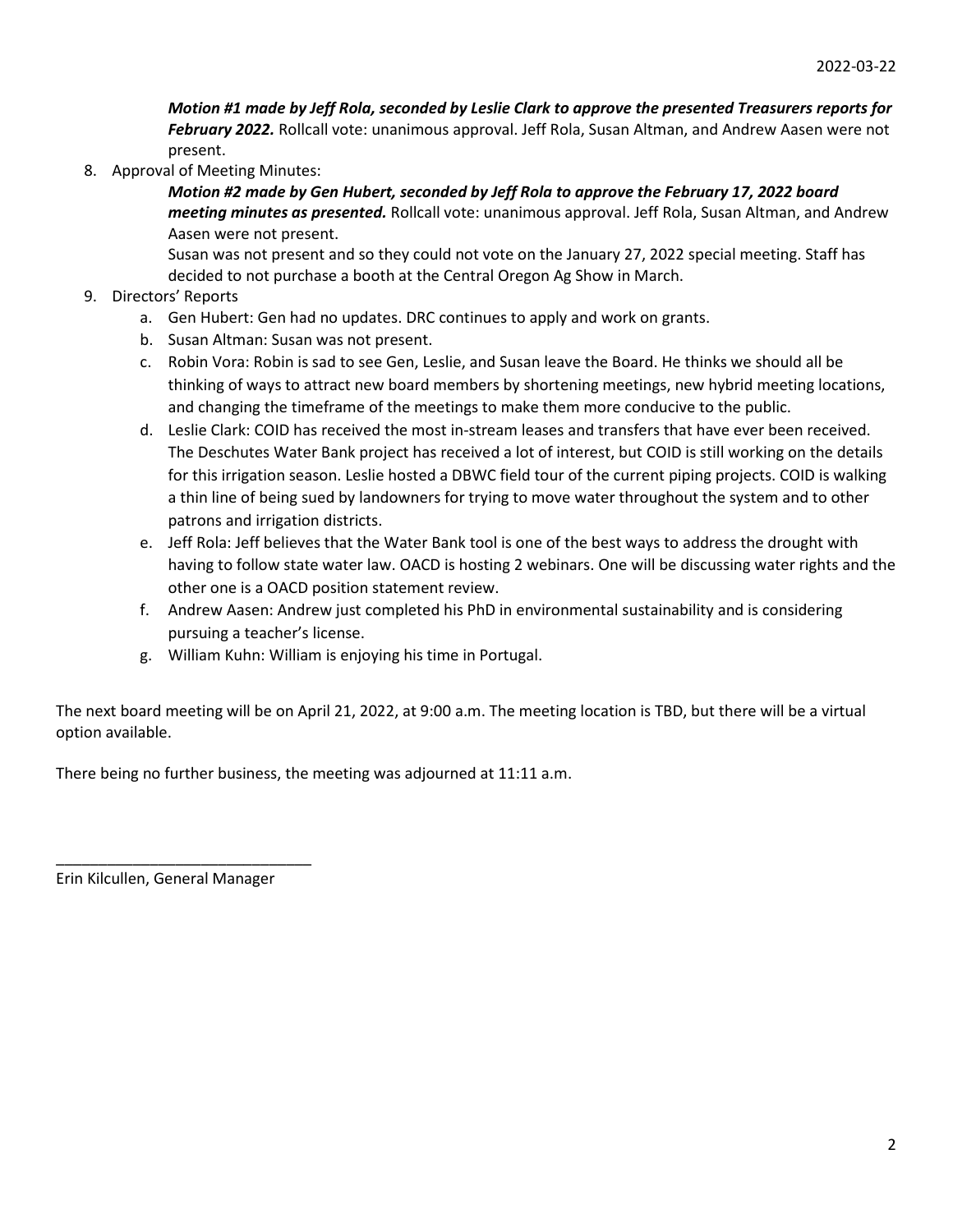

## **DESCHUTES COUNTY SOIL & WATER CONSERVATION DISTRICT**

Board of Directors Meeting – March 17, 2022 Meeting location: Central Oregon Irrigation District, 1055 SW Lake Rd, Redmond, OR 97756 with a Zoom option available

# **Addendum: Motions of the Board Meeting – March 17, 2022**

| Motions made:                                                                                               | Vote result                          |
|-------------------------------------------------------------------------------------------------------------|--------------------------------------|
| Motion #1 made by Jeff Rola, seconded by Leslie Clark to approve the                                        | Unanimous approval. Jeff Rola, Susan |
| presented Treasurers reports for February 2022. There were no objections. Altman, and Andrew Aasen were not | present.                             |
| Motion #2 made by Gen Hubert, seconded by Jeff Rola to approve the                                          | Unanimous approval. Jeff Rola, Susan |
| February 17, 2022 board meeting minutes as presented. There were no                                         | Altman, and Andrew Aasen were not    |
| objections.                                                                                                 | present.                             |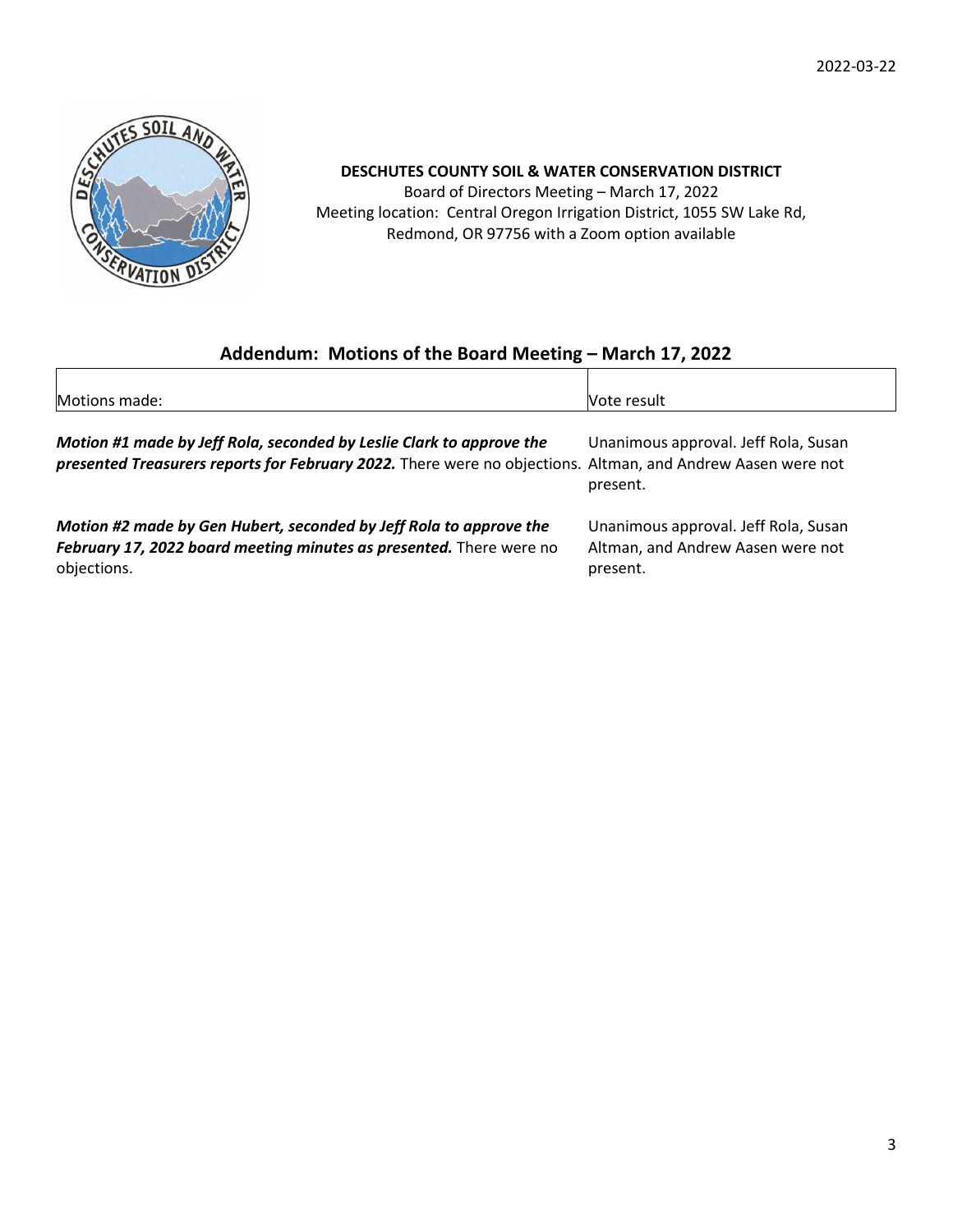## **Exhibit A**

# **Program Updates March 2022**

Irrigation (IWM):

- DSWCD staff has been performing site visits to the 33 ARPA applicants' properties. Staff members are working to complete these site visits and have them ranked by March 30, 2022.
- Todd has been collaborating with partners to develop an IWM Workshop series that will include three classroom sessions and three field days. There will be a session in the Spring, Summer, and Fall.
- The Western SARE Grant has been awarded and the contract will be arriving by the end of the Month.

### Forest Health and Wildfire Risk Reduction:

- Erin has signed the contract with ODF for the SB 762 project.
- DSWCD staff has completed a program criterion for this project. We will be working with 5 landowners that currently have EQIP contracts with NRCS under the Joint Chiefs Program.
- Emma is working on a fact sheet for the Joint Chiefs Program.
- Erin assisted NRCS with a cultural resource survey at a property in Sisters.
- Erin and Emma are finding companies that can create a Success Story or video on a forestry project.

Manure Exchange Program:

• There have been many sign ups to become a provider for this program. Emma continues to update these requests.

Pasture Exchange Program:

• There has been interest in leasing land, but no requests of landowners wanting to lease their land. Emma continues to uplift this program.

Conservation Technical Assistance:

- Todd has been collaborating with various partners to resurrect Living on a Few Acres (LOFA).
- DSWCD staff continue to participate with ODA with water quality issues *AGWQMP* and provide technicalassistance and planning to landowners.

Urban Agriculture:

• This grant is wrapping up and will be completed at the end of March. Erin hopes to apply next year for an additional grant opportunity.

#### Strategic Implementation Area

• Erin has made edits for this application and hopes to receive the contract by the end of the Month.

#### Indian Ford Watershed

• Erin has received the grant contract and will begin work on this project.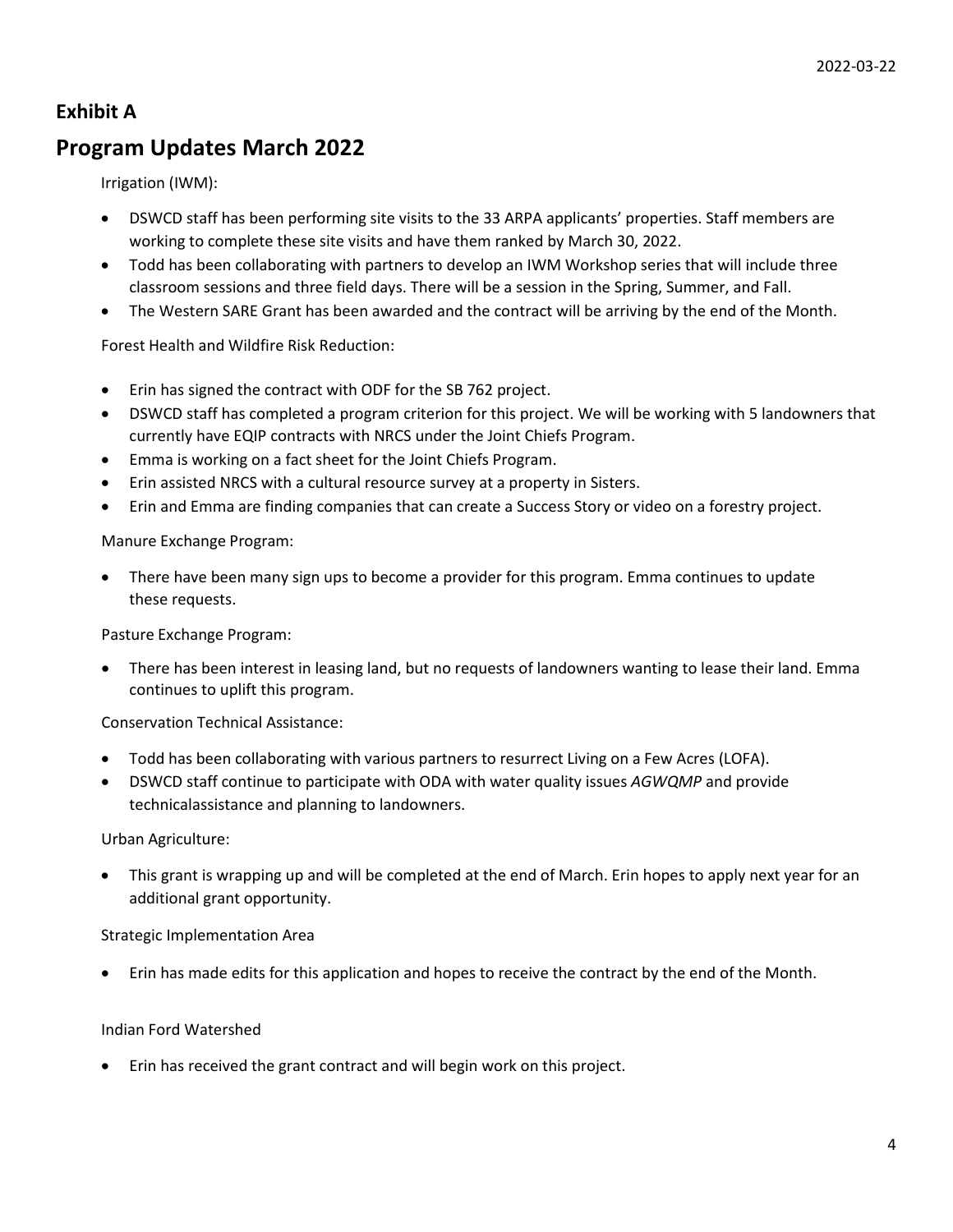## **Exhibit B:**

# **Manager's Report February 17, 2022 – March 17, 2022**

As the general manager, I submit the following:

Attended the following meetings:

- Biweekly staff meetings to review and discuss ARPA applications and SB 762 program.
- I have met with The Environmental Center to continue work with the Urban Agriculture Grant.
- Deschutes Basin Water Collaborative working group field tour of piping projects.
- Deschutes Basin Water Collaborative Outreach/Communications subcommittee.
- NRCS local working group meeting.
- Noxious weed grant meeting with ODA and Deschutes County.
- Pollinator pilot project with the City of Bend.
- Met with USFS staff to discuss collaboration and partnership on the Indian Ford Grant.
- Attended a SIA check in meeting presented by ODA staff members.
- Attended the monthly On-farm meeting with COID and DRC.

Grant Work:

- Presented our Urban Ag Grant Soil Health Workshop at a live virtual conference for the Oregon Farm to School Garden Network.
- Completed final completion report for the NACD 2020 Grant. The District will begin utilizing the NACD 2021 Grant.
- Assisted NRCS staff with a cultural resource survey on a forestry project outside of Sisters. This property has a contract through the Joint Chiefs program and the District will be collaborating with them on the SB 762.
- District staff is performing site visits to all the 33 ARPA applicants' properties.
- Staff has developed a program criteria and ranking system for the SB 762 grant. The district hopes to work with 5 landowners that currently have contracts with NRCS.
- The contract with ODF has been signed for the SB 762 grant.

Monthly management:

- Grant fiscal management.
- Writing checks, entering checks and credit card purchases into QuickBooks.
- Board meeting preparation and meeting minutes.
- Monthly timesheets and balancing employees time over current grants.
- Retirement contribution.
- Grant reports and fund requests.

Thank you all for your assistance to the District.

Erin Kilcullen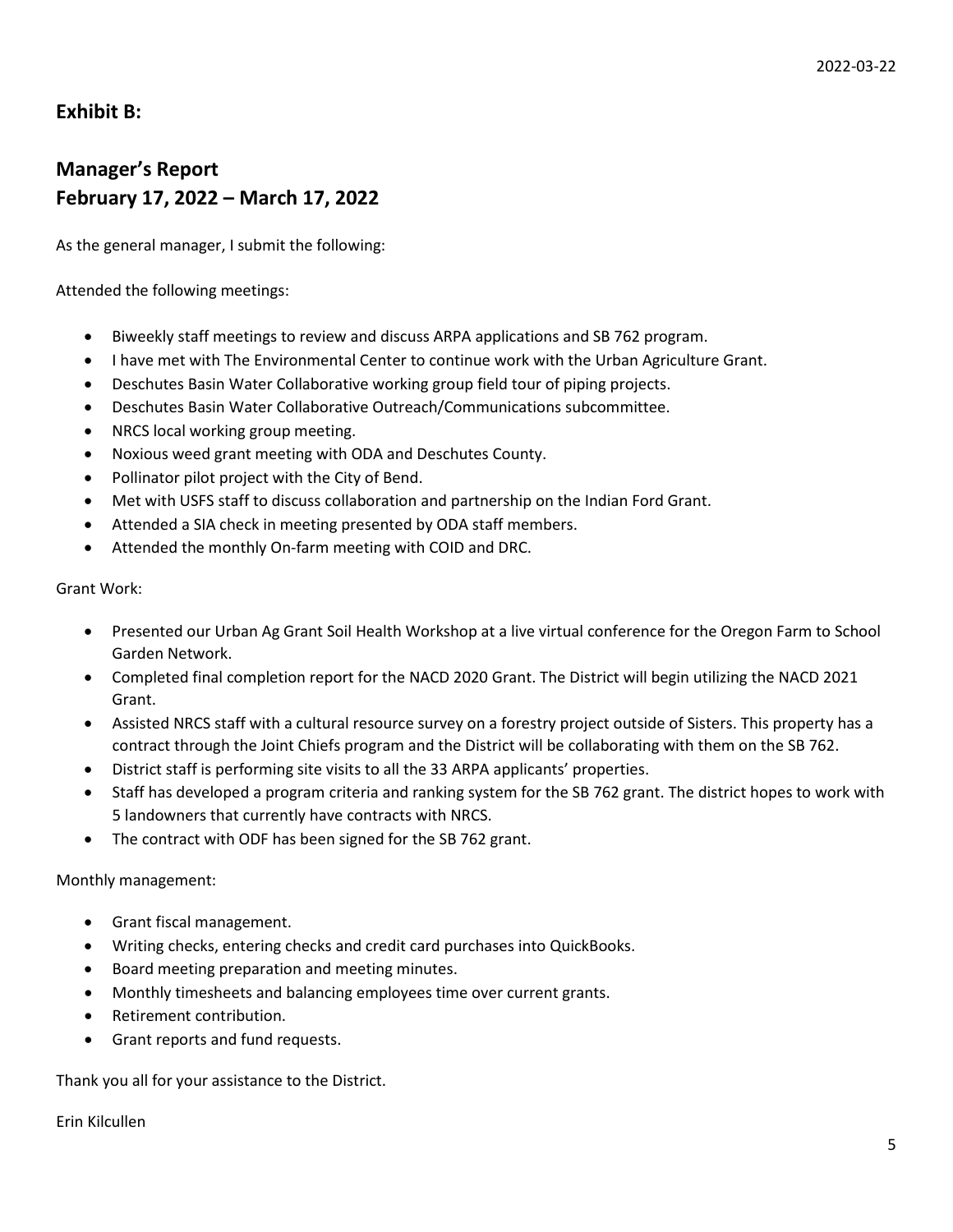# **Deschutes County SWCD Board Meeting Report** February 1st to February 28th 2022

### **Grant Monies Received this Month:**

| NACD Urban Ag                | 8,000.00    |
|------------------------------|-------------|
| ODA/OWEB Capacity            | \$15,383.62 |
|                              | ٠           |
|                              | ٠           |
|                              | ٠           |
| <b>Total Grant Monies In</b> | 23,383.62   |
|                              |             |

### **Expenses:**

| Payroll & Taxes  |                            | Ŝ. | 13,791.82 |                              |
|------------------|----------------------------|----|-----------|------------------------------|
| Personnel        |                            | \$ | 661.82    |                              |
| Office           |                            | \$ |           | 57.00 DD Fees, Website       |
| Insurance        |                            | \$ |           | 6,943.00 Glatfelter, SDIS    |
| <b>Utilities</b> |                            | \$ |           | 81.93 Consumer Cell          |
| Mileage/Travel   |                            | \$ | 518.91    |                              |
| Other:           | <b>Contracted Services</b> | \$ | 797.40    |                              |
|                  | <b>Professional Fees</b>   | \$ |           | 816.00 Cascade Country, NACD |
|                  | Rents                      | \$ |           | 79.00 Storage                |
|                  | Materials & Supplies       |    |           |                              |
|                  | <b>Total Expenses</b>      |    | 23,746.88 |                              |

**Checking Account Balance EOM:** 

 $$436,619.08$ 

**Notes for Month:**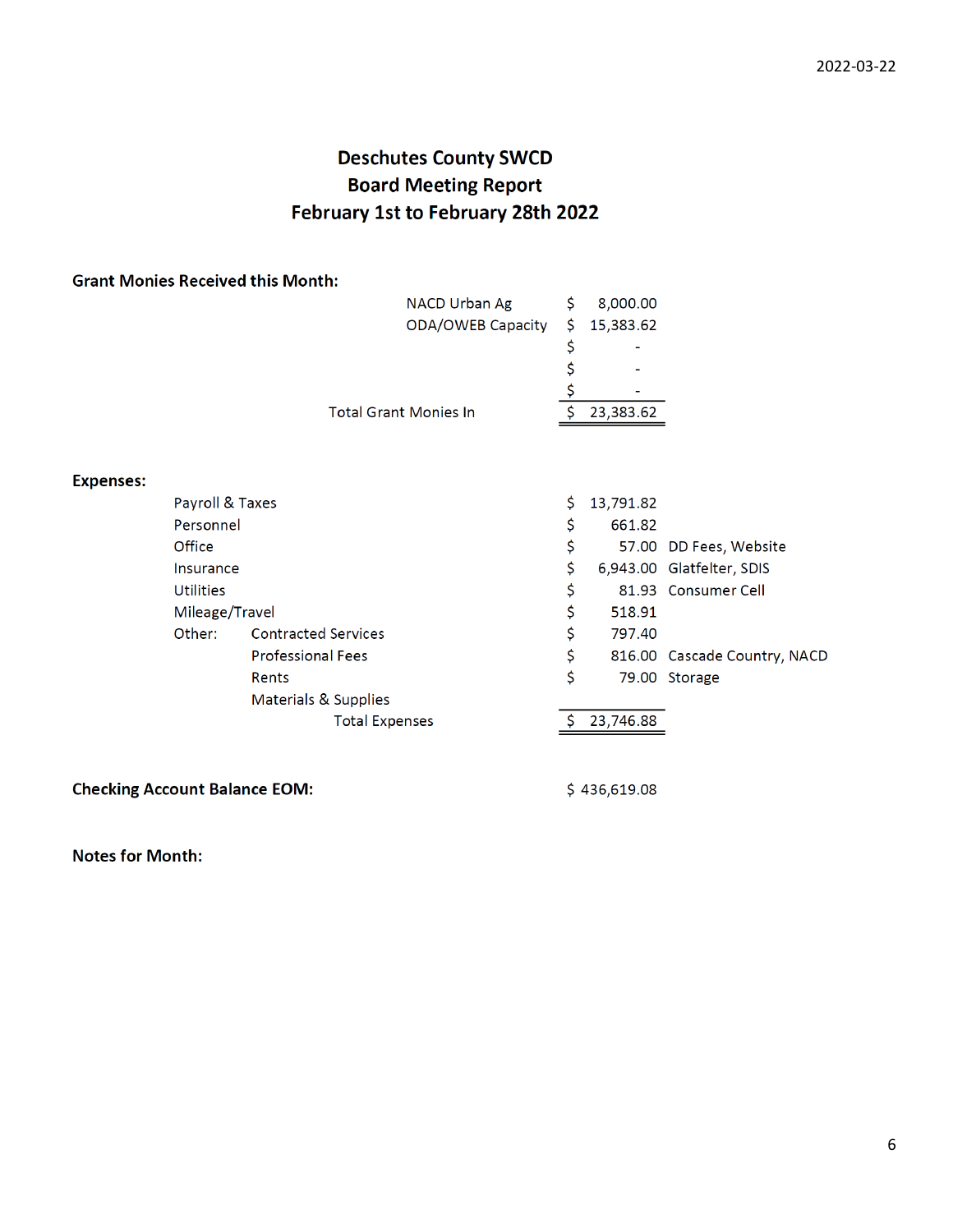6:34 PM

03/11/22 **Accrual Basis** 

## **Deschutes Soil & Water Conservation District Profit & Loss** February 2022

|                                                                                                                                             | Feb <sub>22</sub>                     |
|---------------------------------------------------------------------------------------------------------------------------------------------|---------------------------------------|
| <b>Ordinary Income/Expense</b><br><b>Expense</b>                                                                                            |                                       |
| 10200 OWRD - BOLTON Expenses<br>10201 · Salary, Wages, & Benefits                                                                           | 0.00                                  |
| Total 10200 · OWRD - BOLTON Expenses                                                                                                        | 0.00                                  |
| 11200 · COVID CARES ACT Expense<br>11201 · Salary, Wages & Benefits                                                                         | 0.00                                  |
| Total 11200 · COVID CARES ACT Expense                                                                                                       | 0.00                                  |
| 12200 · NACD Urban Ag Expenses<br>12201 · Salary, Wages, Benefits<br>12202 · Contracted Services<br>$12203 \cdot$ Travel                    | 605.08<br>797.40<br>0.00              |
| Total 12200 · NACD Urban Ag Expenses                                                                                                        | 1,402.48                              |
| 13200 ODA DO 21-23 Expenses<br>13201 · Salary, Wages, Benefits<br>13203 · Travel<br>$13205 \cdot$ Other                                     | 2,061.76<br>76.05<br>7,976.93         |
| Total 13200 · ODA DO 21-23 Expenses                                                                                                         | 10,114.74                             |
| 14200 ODA SOW 21-23 Expenses<br>14201 · Salary, Wages, Benefits<br>14202 Contracted Services<br>$14203 \cdot$ Travel<br>$14205 \cdot$ Other | 3,937.13<br>70.00<br>219.96<br>661.82 |
| Total 14200 ODA SOW 21-23 Expenses                                                                                                          | 4,888.91                              |
| 5200 OWRD-TOWER Expenses<br>5203 Travel                                                                                                     | 0.00                                  |
| Total 5200 · OWRD-TOWER Expenses                                                                                                            | 0.00                                  |
| 6200 OWRD - LUNDY Expenses<br>6201 Salary, Wages & Benefits<br>$6203 \cdot$ Travel                                                          | 0.00<br>0.00                          |
| Total 6200 · OWRD - LUNDY Expenses                                                                                                          | 0.00                                  |
| 62800 GRANT EXPENSE - ODA<br>Travel / Mileage                                                                                               | 0.00                                  |
| Total 62800 · GRANT EXPENSE - ODA                                                                                                           | 0.00                                  |
| 66000 · PERSONNEL<br><b>Payroll Expense</b><br><b>Insurance Stipend</b><br>Payroll<br><b>Payroll Taxes</b>                                  | 0.00<br>0.00<br>0.00                  |
| <b>Total Payroll Expense</b>                                                                                                                | 0.00                                  |
| Total 66000 · PERSONNEL                                                                                                                     | 0.00                                  |
| 7200 OWEB - SIA Expenses<br>7203 Travel                                                                                                     | 0.00                                  |
| Total 7200 · OWEB - SIA Expenses                                                                                                            | 0.00                                  |
| 8200 · NACD - TA Expenses<br>8201 Salaries, Wages & Benefits<br>8203 Travel                                                                 | 6,973.22<br>222.90                    |
| Total 8200 · NACD - TA Expenses                                                                                                             | 7,196.12                              |
|                                                                                                                                             |                                       |